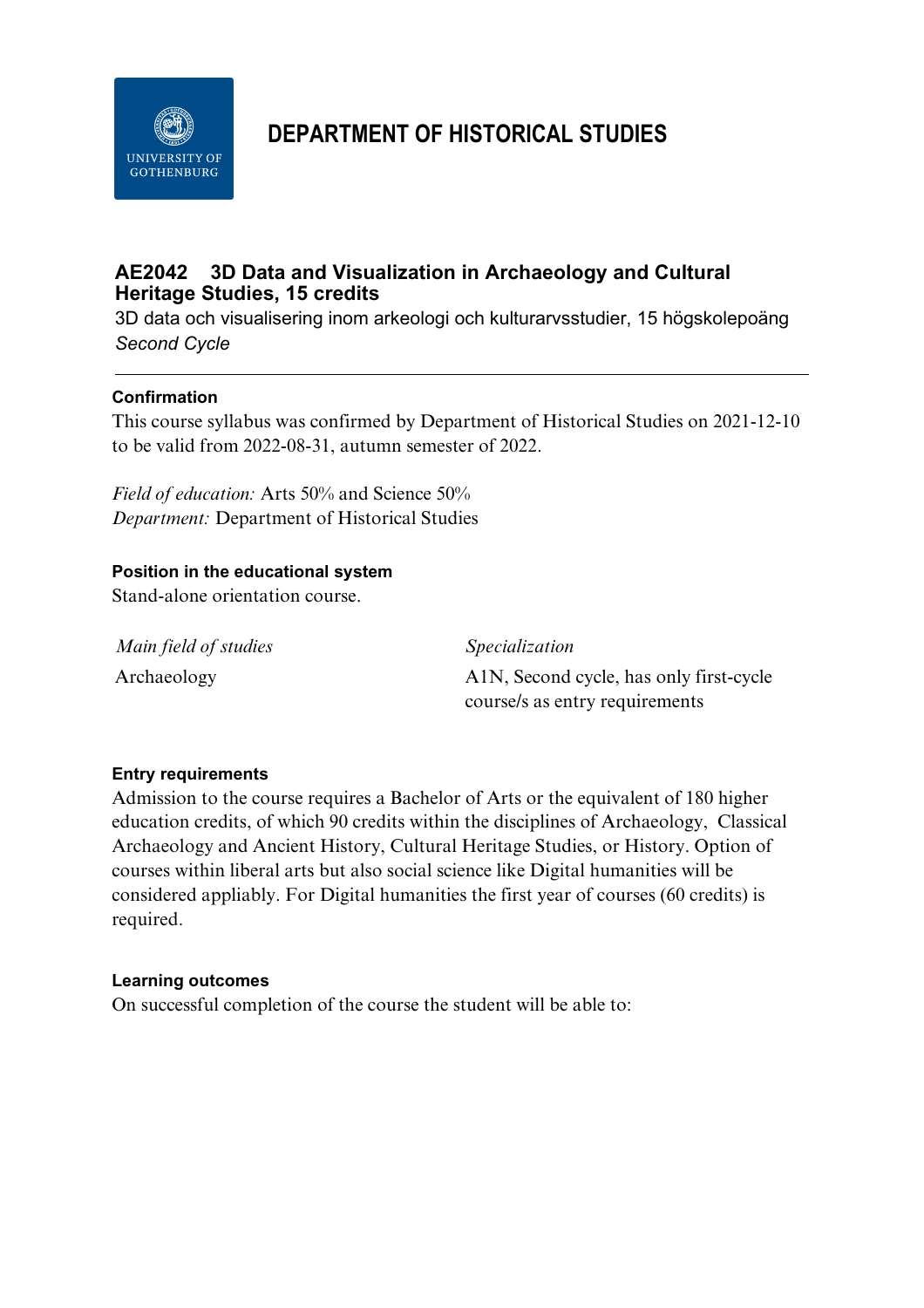#### *Knowledge and understanding*

- understand on a deeper level to produce advanced 3D data in line with best practice guidelines independently
- create low-poly, textured models for use in virtual exhibitions, publications, and games
- understand deeper the theoretical and ethical implications of virtual exhibitions and 3D reconstructions

### *Competence and skills*

- plan and design a virtual exhibit of cultural heritage including paradata, metadata, and contextual information
- to know how to deliver it to the public, and guarantee the long-term sustainability of the work
- create a block-out of the planned exhibit
- make and place information in the exhibit
- find and plan a suitable scientific network to realize the exhibit

## *Judgement and approach*

- evaluate the feasibility of digitizing and modelling specific cultural heritage to implement
	- it into digital museums and exhibitions
- evaluate the compliance with ethical and best practice standards of planned digital exhibition

## **Course content**

This course will provide students with the skills to create 3D models of cultural heritage for digital exhibitions. Such models are a valuable resource democratizing cultural heritage because it provides the chance to be distributed and displayed widely for analysis, display, and distribution. The course will also problematize digital exhibitions and museums and provide a deeper understanding of the surrounding ethical issues. A focus will be the complex issues surrounding the theory of digital archaeology including public archaeology, critical heritage management, and theories of human vision and data visualization which will be discussed critically and in depth.

The course follows a hands-on teaching philosophy acquainting students with 3D modelling software. Furthermore, it will refresh and deepen knowledge about techniques like photogrammetry, laser scanning, and other visualization methods. Focus will be put on models that can readily be integrated into digital exhibits and enable students to create their own 3D models and present them in a meaningful way. This includes a full understanding of the importance of para- and metadata, how to source these data in cooperation with museums and the private sector, and such data and its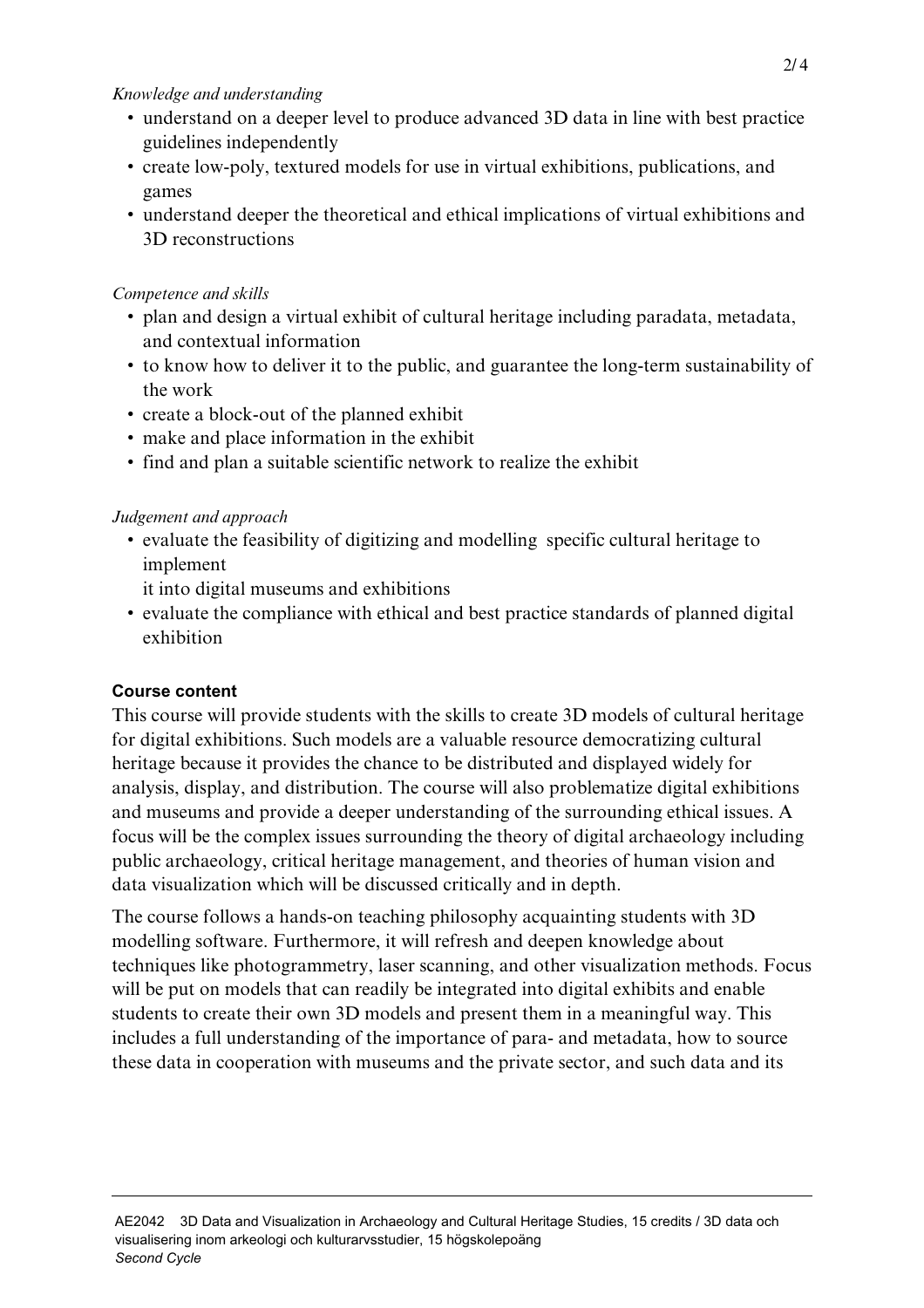interpretations can be presented ethically.

Since the course will focus on transferable skills, the teaching will offer long-term sustainability for the participants. As such, the course will enable students to acquire 3D data, formulate appropriate research questions, and answer them using a sound theoretical framework.

### **Form of teaching**

The course will be taught with lectures, method training exercises, and seminars. It will also include self-organised learning and data acquisition.

## *Language of instruction:* English

To foster international participation in line with the Policy for Internationalisation (Dnr V 2014/474) and the recommendations in the Red-19 report at the University of Gothenburg, the course will be taught in English.

## **Assessment**

The course will be examined through individual project work including a written description, methods, work steps, analysis, and critical reflection. Small group or individual self-created projects that include the use of 3D data will be presented in seminars. Successful participation requires project work that passes, as well attendance at the seminars and training exercises. Verbal participation will be an additional factor.

A student who has taken two exams in a course or part of a course without obtaining a pass grade is entitled to the nomination of another examiner. The student needs to contact the department for a new examiner, preferably in writing, and this should be approved by the department unless there are special reasons to the contrary (Chapter 6 Section 22 of the Higher Education Ordinance).

If a student has received a recommendation from the University of Gothenburg for special educational support, where it is compatible with the learning outcomes of the course and provided that no unreasonable resources are required, the examiner may decide to allow the student to sit an adjusted exam or alternative form of assessment.

In the event that a course has ceased or undergone major changes, students are to be guaranteed at least three examination sessions (including the ordinary examination session) over a period of at least one year, but no more than two years, after the course has ceased/been changed. The same applies to placements and professional placements (VFU), although this is restricted to just one additional examination session.